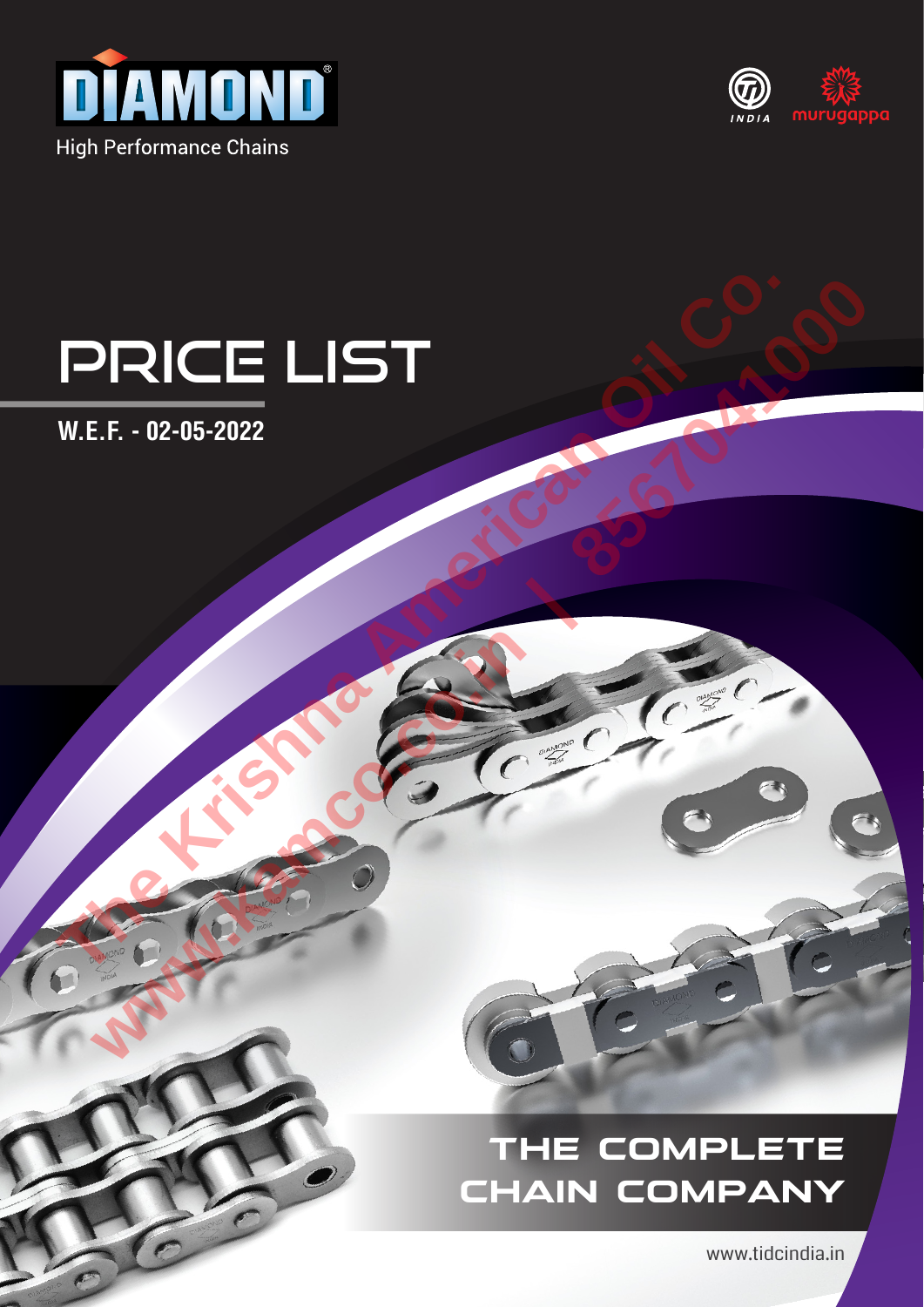(Unit of Tube Investments of India Ltd.)



# **DIAMOND INDUSTRIAL CHAIN**

| <b>BRITISH STRANDARD CHAINS UPTO 3" PITCH DIN 8187/ISO 606 / BS 228</b> |                    |                                     |                                |                                               |                        |                               |
|-------------------------------------------------------------------------|--------------------|-------------------------------------|--------------------------------|-----------------------------------------------|------------------------|-------------------------------|
| <b>Diamond Chain</b><br><b>Part No</b>                                  |                    | <b>Description</b><br>(Pitch x WIP) | <b>MRP</b><br><b>Per Metre</b> | <b>MRP</b> per No<br>(3.048 mts 10 ft length) |                        | <b>Spares MRP Per Number</b>  |
| Part No.                                                                | in mm              | in inches                           | P.<br>Rs.                      | Rs.<br>P.                                     | <b>CL</b><br>P.<br>Rs. | <b>SZL</b><br><b>P</b><br>Rs. |
| <b>SINGLE STRAND</b>                                                    |                    |                                     |                                |                                               |                        |                               |
| D04B01                                                                  | $6.0 \times 2.8$   |                                     | 1579.00                        | 4813.00                                       | 31.00                  |                               |
| D05B01                                                                  | 8.0 X 3.0          |                                     | 1147.00                        | 3486.00                                       | 28.00                  |                               |
| D06101                                                                  | $9.53 \times 5.72$ | $3/8 \times 7/32$                   | 557.00                         | 1703.00                                       | 20.00                  | 30.00                         |
| D08001                                                                  | 12.70 x 3.30       | $1/2 \times 1/8$                    | 336.00                         | 1019.00                                       | 18.00                  | 21.00                         |
| D08101                                                                  | 12.70 x 4.88       | $1/2 \times 3/16$                   | 572.00                         | 1741.00                                       | 20.00                  | 21.00                         |
| D08201                                                                  | 12.70 x 5.21       | $1/2 \times 0.205$                  | 867.00                         | 2640.00                                       | 30.00                  | 46.00                         |
| D08301                                                                  | 12.70 x 7.75       | $1/2 \times 5/16$                   | 630.00                         | 1913.00                                       | 32.00                  | 46.00                         |
| D08701                                                                  | 12.70 x 4.76       | $1/2 \times 3/16$                   | 533.00                         | 1620.00                                       | 18.00                  | 21.00                         |
| D08801                                                                  | 12.70 x 6.35       | $1/2 \times 1/4$                    | 747.00                         | 2273.00                                       | 34.00                  |                               |
| D08901                                                                  | 12.70 x 7.75       | $1/2 \times 5/16$                   | 683.00                         | 2082.00                                       | 31.00                  |                               |
| D10001                                                                  | 15.88 x 6.48       | $5/8 \times 1/4$                    | 693.00                         | 2110.00                                       | 40.00                  | 95.00                         |
| D10101                                                                  | 15.88 x 9.65       | $5/8 \times 3/8$                    | 725.00                         | 2213.00                                       | 40.00                  | 55.00                         |
| D12001                                                                  | 19.05 x 11.68      | $3/4 \times 7/16$                   | 1000.00                        | 3044.00                                       | 55.00                  | 86.00                         |
| D16001                                                                  | 25.40 x 17.02      | $1 \times 11/16$                    | 1942.00                        | 5911.00                                       | 127.00                 | 226.00                        |
| D20001                                                                  | 31.75 x 19.56      | $1\frac{1}{4} \times 0.77$          | 2747.00                        | 8376.00                                       | 233.00                 | 345.00                        |
| D24001                                                                  | 38.10 x 25.40      | $1\frac{1}{2} \times 1$             | 5048.00                        | 15386.00                                      | 559.00                 | 872.00                        |
| D28001                                                                  | 44.45 x 30.99      | 13/4 x 1.22                         | 6572.00                        | 20036.00                                      | 710.00                 | 1278.00                       |
| D32001                                                                  | 50.80 x 30.99      | $2 \times 1.22$                     | 7160.00                        | 21828.00                                      | 980.00                 | 1813.00                       |
| D32301                                                                  | 50.80 x 30.99      | $2 \times 1.22$                     | 7231.00                        | 22036.00                                      | 980.00                 | 1813.00                       |
| D40001                                                                  | 63.50 x 38.10      | $2\frac{1}{2} \times 1\frac{1}{2}$  | 14641.00                       | 44618.00                                      | 2063.00                | 3816.00                       |
| D48001                                                                  | 76.20 x 45.72      | $3 \times 1.8$                      | 25776.00                       | 78569.00                                      | 3692.00                | 6823.00                       |
| <b>DOUBLE STRAND</b>                                                    |                    |                                     |                                |                                               |                        |                               |
| D05B02                                                                  | 8.0 X 3.0          |                                     | 2225.00                        | 6777.00                                       |                        |                               |
| D06102                                                                  | $9.53 \times 5.72$ | $3/8 \times 7/32$                   | 897.00                         | 2731.00                                       | 28.00                  | 55.00                         |
| D08302                                                                  | 12.70 x 7.75       | $1/2 \times 5/16$                   | 1216.00                        | 3703.00                                       | 55.00                  | 81.00                         |
| D10102                                                                  | 15.88 x 9.65       | $5/8 \times 3/8$                    | 1401.00                        | 4269.00                                       | 68.00                  | 104.00                        |
| D12002                                                                  | 19.05 x 11.68      | $3/4 \times 7/16$                   | 2076.00                        | 6323.00                                       | 119.00                 | 175.00                        |
| D16002                                                                  | 25.40 x 17.02      | $1 \times 11/16$                    | 4088.00                        | 12464.00                                      | 255.00                 | 454.00                        |
| D20002                                                                  | 31.75 x 19.56      | 11/4 x 0.77                         | 5368.00                        | 16361.00                                      | 387.00                 | 562.00                        |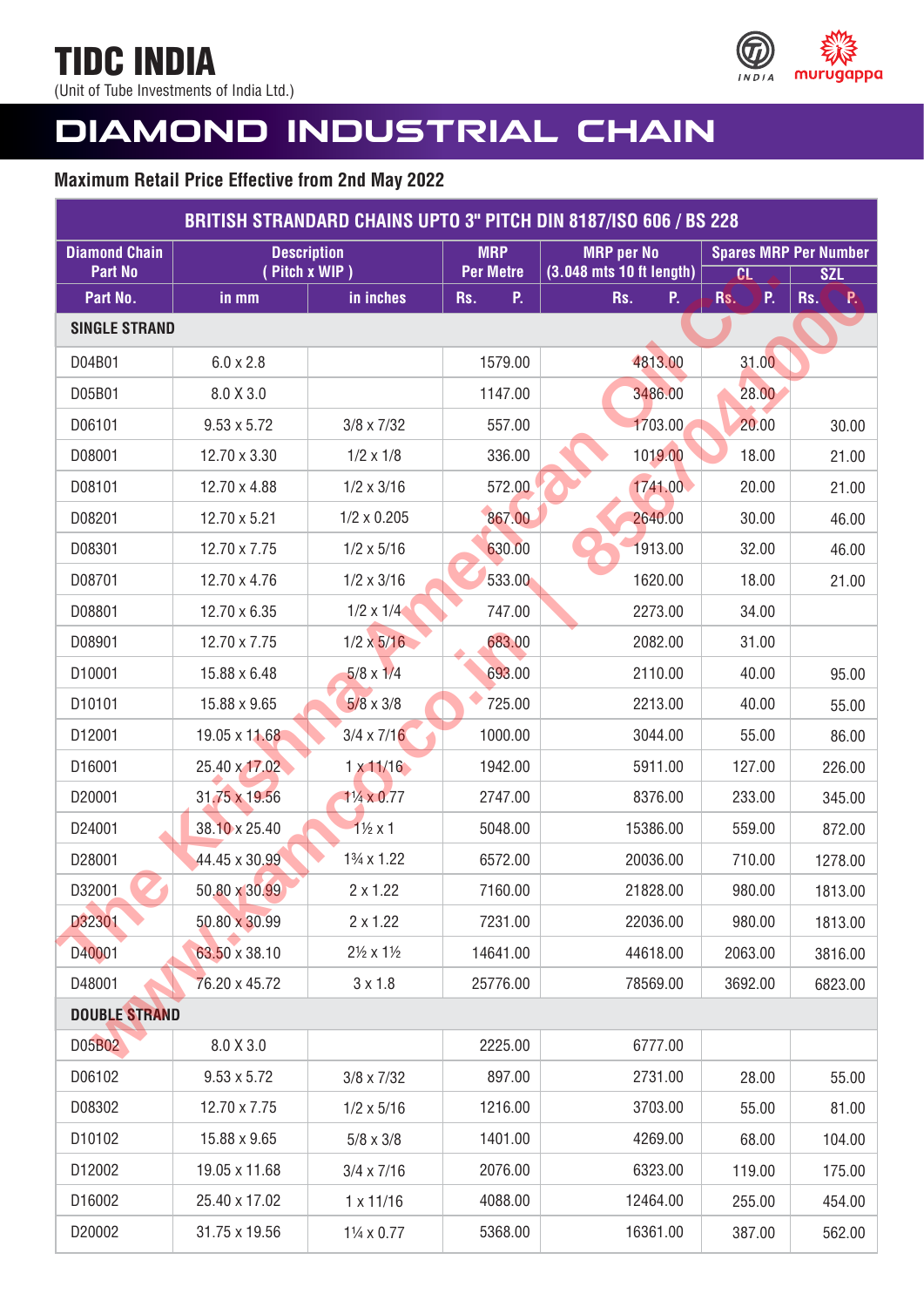(Unit of Tube Investments of India Ltd.)



# **DIAMOND INDUSTRIAL CHAIN**

|                            |                    |                                    |                               | <b>BRITISH STRANDARD CHAINS UPTO 3" PITCH DIN 8187/ISO 606 / BS 228</b> |                              |                               |
|----------------------------|--------------------|------------------------------------|-------------------------------|-------------------------------------------------------------------------|------------------------------|-------------------------------|
| <b>Diamond Chain</b>       |                    | <b>Description</b>                 | <b>MRP</b>                    | <b>MRP</b> per No                                                       | <b>Spares MRP Per Number</b> |                               |
| <b>Part No</b><br>Part No. | in mm              | (Pitch x WIP)<br>in inches         | <b>Per Metre</b><br>Rs.<br>P. | (3.048 mts 10 ft length)<br>Rs.<br>P.                                   | <b>CL</b><br>P.<br>Rs.       | <b>SZL</b><br>Rs.<br><b>P</b> |
| <b>DOUBLE STRAND</b>       |                    |                                    |                               |                                                                         |                              |                               |
|                            |                    |                                    |                               |                                                                         |                              |                               |
| D24002                     | 38.10 x 25.40      | $1\frac{1}{2}x1$                   | 10110.00                      | 30816.00                                                                | 913.00                       | 1432.00                       |
| D28002                     | 44.45 x 30.99      | $1\frac{3}{4} \times 1.22$         | 13805.00                      | 42071.00                                                                | 1424.00                      | 2605.00                       |
| D32002                     | 50.80 x 30.99      | $2 \times 1.22$                    | 14424.00                      | 43953.00                                                                | 2002.00                      | 3701.00                       |
| D32302                     | 50.80 x 30.99      | $2 \times 1.22$                    | 14782.00                      | 45057.00                                                                | 2002.00                      | 3701.00                       |
| D40002                     | 63.50 x 38.10      | $2\frac{1}{2} \times 1\frac{1}{2}$ | 28001.00                      | 85343.00                                                                | 4127.00                      | 7626.00                       |
| D48002                     | 76.20 x 45.72      | $3 \times 1.8$                     | 51778.00                      | 157821.00                                                               | 7739.00                      | 14329.00                      |
| <b>TRIPLE STRAND</b>       |                    |                                    |                               |                                                                         |                              |                               |
| D06103                     | $9.53 \times 5.72$ | $3/8 \times 7/32$                  | 1303.00                       | 3968.00                                                                 | 46.00                        |                               |
| D08303                     | 12.70 x 7.75       | $1/2 \times 5/16$                  | 1830.00                       | 5571.00                                                                 | 82.00                        | 122.00                        |
| D10103                     | 15.88 x 9.65       | $5/8 \times 3/8$                   | 2168.00                       | 6606.00                                                                 | 104.00                       | 162.00                        |
| D12003                     | 19.05 x 11.68      | $3/4 \times 7/16$                  | 3112.00                       | 9486.00                                                                 | 175.00                       | 261.00                        |
| D16003                     | 25.40 x 17.02      | $1 \times 11/16$                   | 6138.00                       | 18706.00                                                                | 379.00                       | 681.00                        |
| D20003                     | 31.75 x 19.56      | $1\frac{1}{4} \times 0.77$         | 8059.00                       | 24566.00                                                                | 721.00                       | 1053.00                       |
| D24003                     | 38.10 x 25.40      | $1\frac{1}{2} \times 1$            | 15168.00                      | 46227.00                                                                | 1710.00                      | 2681.00                       |
| D28003                     | 44.45 x 30.99      | $1\frac{3}{4} \times 1.22$         | 20378.00                      | 62105.00                                                                | 2131.00                      | 3910.00                       |
| D32003                     | 50.80 x 30.99      | $2 \times 1.22$                    | 21635.00                      | 65943.00                                                                | 3002.00                      | 5554.00                       |
| D32303                     | 50.80 x 30.99      | $2 \times 1.22$                    | 22389.00                      | 68238.00                                                                | 3002.00                      | 5554.00                       |
| D40003                     | 63.50 x 38.10      | 2½ x 1½                            | 41998.00                      | 128006.00                                                               | 6185.00                      | 11444.00                      |
| D48003                     | 76.20 x 45.72      | $3 \times 1.8$                     | 77666.00                      | 236727.00                                                               | 11623.00                     | 21493.00                      |
|                            |                    |                                    |                               |                                                                         |                              |                               |

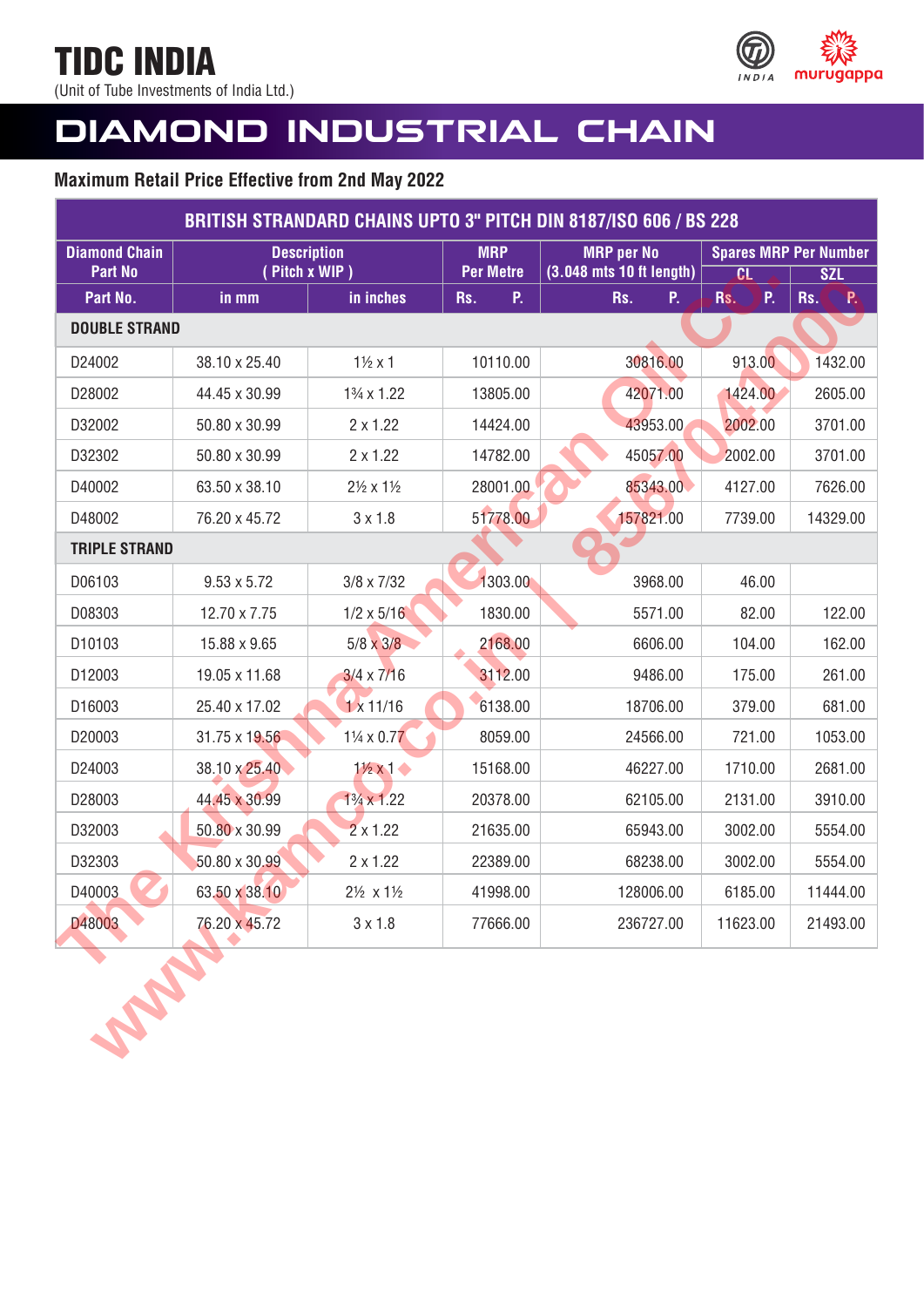(Unit of Tube Investments of India Ltd.)



# **DIAMOND INDUSTRIAL CHAIN**

| AMERICAN STANDARD CHAINS UPTO 3" PITCH DIN 8188/ISO 606 / ANSI B 29.1 |                                     |                                    |                                |                                               |           |                                            |  |
|-----------------------------------------------------------------------|-------------------------------------|------------------------------------|--------------------------------|-----------------------------------------------|-----------|--------------------------------------------|--|
| <b>Diamond Chain</b><br><b>Part No</b>                                | <b>Description</b><br>(Pitch x WIP) |                                    | <b>MRP</b><br><b>Per Metre</b> | <b>MRP</b> per No<br>(3.048 mts 10 ft length) | <b>GL</b> | <b>Spares MRP Per Number</b><br><b>SZL</b> |  |
| Part No.                                                              | in mm                               | in inches                          | Rs.<br>P.                      | Rs.<br>P.                                     | P.<br>Rs. | Rs.<br><b>P</b>                            |  |
| <b>SINGLE STRAND</b>                                                  |                                     |                                    |                                |                                               |           |                                            |  |
| D08A01                                                                | 12.70 x 7.85                        | $1/2 \times 5/16$                  | 725.00                         | 2213.00                                       | 30.00     | 47.00                                      |  |
| D08D01                                                                | 12.70 x 6.25                        | $1/2 \times 0.25$                  | 582.00                         | 1772.00                                       | 21.00     | 32.00                                      |  |
| D10201                                                                | 15.88 x 9.40                        | $5/8 \times 3/8$                   | 906.00                         | 2762.00                                       | 46.00     | 66.00                                      |  |
| D12101                                                                | 19.05 x 12.58                       | $3/4 \times 1/2$                   | 1483.00                        | 4515.00                                       | 86.00     | 128.00                                     |  |
| D16101                                                                | 25.40 x 15.75                       | $1 \times 5/8$                     | 2206.00                        | 6719.00                                       | 133.00    | 236.00                                     |  |
| D20101                                                                | 31.75 x 18.90                       | $1\frac{1}{4} \times 3/4$          | 3310.00                        | 10091.00                                      | 309.00    | 493.00                                     |  |
| D24101                                                                | 38.10 x 25.22                       | $1\frac{1}{2} \times 1$            | 5191.00                        | 15817.00                                      | 618.00    | 1026.00                                    |  |
| D28101                                                                | 44.45 x 25.22                       | $1\frac{3}{4} \times 1$            | 6237.00                        | 19016.00                                      | 745.00    | 1354.00                                    |  |
| D32101                                                                | 50.80 x 31.55                       | $2 \times 1\frac{1}{4}$            | 8051.00                        | 24539.00                                      | 1043.00   | 1937.00                                    |  |
| D40101                                                                | 63.50 x 37.85                       | $2\frac{1}{2} \times 1\frac{1}{2}$ | 15924.00                       | 48529.00                                      | 2210.00   | 4080.00                                    |  |
| D48101                                                                | 76.20 x 47.35                       | 3x1.864                            | 26791.00                       | 81662.00                                      | 3651.00   | 6139.00                                    |  |
| <b>DUPLEX</b>                                                         |                                     |                                    |                                |                                               |           |                                            |  |
| D08A02                                                                | 12.70 x 7.85                        | $1/2 \times 5/16$                  | 1318.00                        | 4019.00                                       | 55.00     | 86.00                                      |  |
| D10202                                                                | 15.88 x 9.40                        | $5/8 \times 3/8$                   | 1756.00                        | 5353.00                                       | 86.00     | 128.00                                     |  |
| D12102                                                                | 19.05 x 12.58                       | $3/4 \times 1/2$                   | 3093.00                        | 9426.00                                       | 172.00    | 256.00                                     |  |
| D16102                                                                | 25.40 x 15.75                       | $1 \times 5/8$                     | 4420.00                        | 13475.00                                      | 269.00    | 482.00                                     |  |
| D20102                                                                | 31.75 x 18.90                       | $1\frac{1}{4} \times 3/4$          | 6641.00                        | 20241.00                                      | 631.00    | 1008.00                                    |  |
| D24102                                                                | 38.10 x 25.22                       | $1\frac{1}{2} \times 1$            | 10407.00                       | 31726.00                                      | 1259.00   | 2090.00                                    |  |
| D28102                                                                | 44.45 x 25.22                       | $1\frac{3}{4} \times 1$            | 12512.00                       | 38136.00                                      | 1522.00   | 2776.00                                    |  |
| D32102                                                                | 50.80 x 31.55                       | $2 \times 1\frac{1}{4}$            | 16145.00                       | 49207.00                                      | 2137.00   | 3961.00                                    |  |
| D40102                                                                | 63.50 x 37.85                       | $2\frac{1}{2} \times 1\frac{1}{2}$ | 31238.00                       | 95209.00                                      | 4414.00   | 8160.00                                    |  |
| D48102                                                                | 76.20 x 47.35                       | 3 x 1.864                          | 55185.00                       | 168207.00                                     | 7658.00   | 14168.00                                   |  |
| <b>TRIPLEX</b>                                                        |                                     |                                    |                                |                                               |           |                                            |  |
| D08A03                                                                | 12.70 x 7.85                        | $1/2 \times 5/16$                  | 1976.00                        | 6018.00                                       | 81.00     | 127.00                                     |  |
| D10203                                                                | 15.88 x 9.40                        | $5/8 \times 3/8$                   | 2644.00                        | 8057.00                                       | 133.00    | 193.00                                     |  |
| D12103                                                                | 19.05 x 12.58                       | $3/4 \times 1/2$                   | 4637.00                        | 14134.00                                      | 259.00    | 382.00                                     |  |
| D16103                                                                | 25.40 x 15.75                       | $1 \times 5/8$                     | 6633.00                        | 20209.00                                      | 403.00    | 719.00                                     |  |
| D20103                                                                | 31.75 x 18.90                       | $1\frac{1}{4} \times 3/4$          | 9971.00                        | 30398.00                                      | 948.00    | 1518.00                                    |  |
| D24103                                                                | 38.10 x 25.22                       | $1\frac{1}{2}x1$                   | 15612.00                       | 47584.00                                      | 1879.00   | 3135.00                                    |  |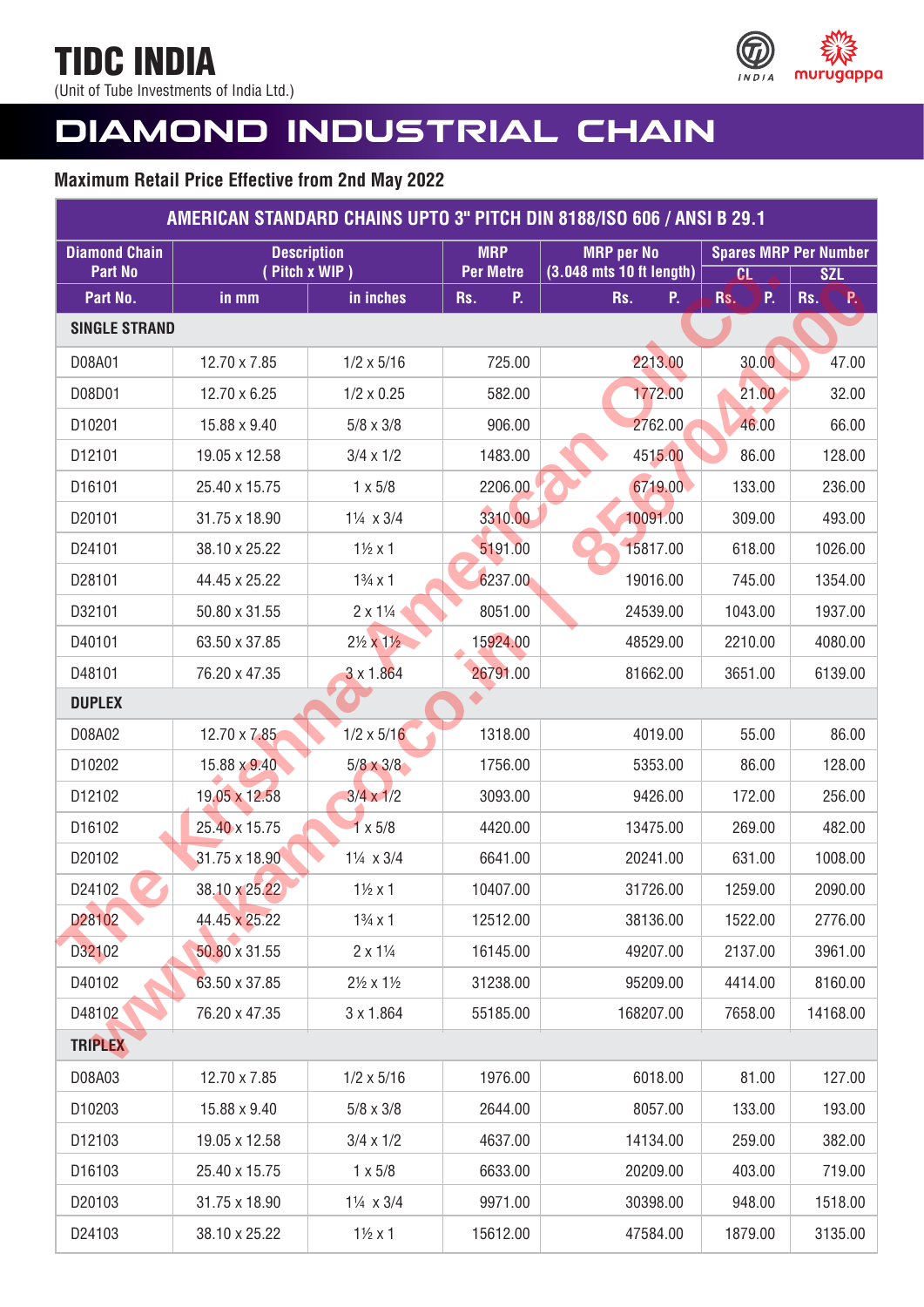(Unit of Tube Investments of India Ltd.)



# **DIAMOND INDUSTRIAL CHAIN**

| AMERICAN STANDARD CHAINS UPTO 3" PITCH DIN 8188/ISO 606 / ANSI B 29.1 |               |                                     |                                |                                               |                        |                              |
|-----------------------------------------------------------------------|---------------|-------------------------------------|--------------------------------|-----------------------------------------------|------------------------|------------------------------|
| <b>Diamond Chain</b><br><b>Part No</b>                                |               | <b>Description</b><br>(Pitch x WIP) | <b>MRP</b><br><b>Per Metre</b> | <b>MRP</b> per No<br>(3.048 mts 10 ft length) |                        | <b>Spares MRP Per Number</b> |
| Part No.                                                              | in mm         | in inches                           | P.<br>Rs.                      | P.<br>Rs.                                     | <b>CL</b><br>P.<br>Rs. | <b>SZL</b><br>Rs.<br>P.      |
| <b>TRIPLEX</b>                                                        |               |                                     |                                |                                               |                        |                              |
| D28103                                                                | 44.45 x 25.22 | $1\frac{3}{4} \times 1$             | 18769.00                       | 57209.00                                      | 2275.00                | 4164.00                      |
| D32103                                                                | 50.80 x 31.55 | $2 \times 1\frac{1}{4}$             | 24208.00                       | 73784.00                                      | 3201.00                | 5940.00                      |
| D40103                                                                | 63.50 x 37.85 | $2\frac{1}{2} \times 1\frac{1}{2}$  | 46854.00                       | 142809.00                                     | 6618.00                | 12241.00                     |
| D48103                                                                | 76.20 x 47.35 | $3 \times 1.864$                    | 82779.00                       | 252315.00                                     | 11494.00               | 21252.00                     |
| <b>FOUR STRAND</b>                                                    |               |                                     |                                |                                               |                        |                              |
| D10204                                                                | 15.88 x 9.40  | $5/8 \times 3/8$                    | 4029.00                        | 12269.00                                      | 177.00                 | 315.00                       |
| D12104                                                                | 19.05 x 12.58 | $3/4 \times 1/2$                    | 6732.00                        | 20519.00                                      | 357.00                 | 596.00                       |
| D16104                                                                | 25.40 x 15.75 | $1 \times 5/8$                      | 9649.00                        | 29407.00                                      | 562.00                 | 1155.00                      |
| D20104                                                                | 31.75 x 18.90 | $1\frac{1}{4} \times 3/4$           | 14624.00                       | 44570.00                                      | 1389.00                | 2219.00                      |
| D24104                                                                | 38.10 x 25.22 | $1\frac{1}{2}x$ 1                   | 22891.00                       | 69762.00                                      | 2761.00                | 4597.00                      |
| D28104                                                                | 44.45 x 25.22 | $1\frac{3}{4} \times 1$             | 27524.00                       | 83889.00                                      | 3346.00                | 6096.00                      |
| D32104                                                                | 50.80 x 31.55 | $2 \times 1\frac{1}{4}$             | 35510.00                       | 108237.00                                     | 4701.00                | 8708.00                      |
| <b>FIVE STRAND</b>                                                    |               |                                     |                                |                                               |                        |                              |
| D10205                                                                | 15.88 x 9.40  | $5/8 \times 3/8$                    | 5241.00                        | 15974.00                                      | 232.00                 | 404.00                       |
| D12105                                                                | 19.05 x 12.58 | $3/4 \times 1/2$                    | 8774.00                        | 26739.00                                      | 470.00                 | 762.00                       |
| D16105                                                                | 25.40 x 15.75 | $1 \times 5/8$                      | 12550.00                       | 38261.00                                      | 731.00                 | 1474.00                      |
| D20105                                                                | 31.75 x 18.90 | $1\frac{1}{4} \times 3/4$           | 19108.00                       | 58244.00                                      | 1821.00                | 2902.00                      |
| D24105                                                                | 38.10 x 25.22 | $1\frac{1}{2}x1$                    | 29918.00                       | 91195.00                                      | 3610.00                | 6006.00                      |
| D28105                                                                | 44.45 x 25.22 | $1\frac{3}{4} \times 1$             | 35967.00                       | 109630.00                                     | 4368.00                | 7976.00                      |
| D32105                                                                | 50.80 x 31.55 | $2 \times 1\frac{1}{4}$             | 46410.00                       | 141450.00                                     | 6139.00                | 11386.00                     |
| <b>SIX STRAND</b>                                                     |               |                                     |                                |                                               |                        |                              |
| D10206                                                                | 15.88 x 9.40  | $5/8 \times 3/8$                    | 6295.00                        | 19175.00                                      | 278.00                 | 494.00                       |
| D12106                                                                | 19.05 x 12.58 | $3/4 \times 1/2$                    | 10528.00                       | 32080.00                                      | 562.00                 | 857.00                       |
| D16106                                                                | 25.40 x 15.75 | $1 \times 5/8$                      | 15054.00                       | 45884.00                                      | 876.00                 | 1804.00                      |
| D20106                                                                | 31.75 x 18.90 | $1\frac{1}{4} \times 3/4$           | 22920.00                       | 69868.00                                      | 2177.00                | 3481.00                      |
| D24106                                                                | 38.10 x 25.22 | $1\frac{1}{2}x1$                    | 35879.00                       | 109354.00                                     | 4324.00                | 7240.00                      |
| D28106                                                                | 44.45 x 25.22 | $1\frac{3}{4} \times 1$             | 43134.00                       | 131471.00                                     | 5236.00                | 9560.00                      |
| D32106                                                                | 50.80 x 31.55 | $2 \times 1\frac{1}{4}$             | 55686.00                       | 169720.00                                     | 7361.00                | 13662.00                     |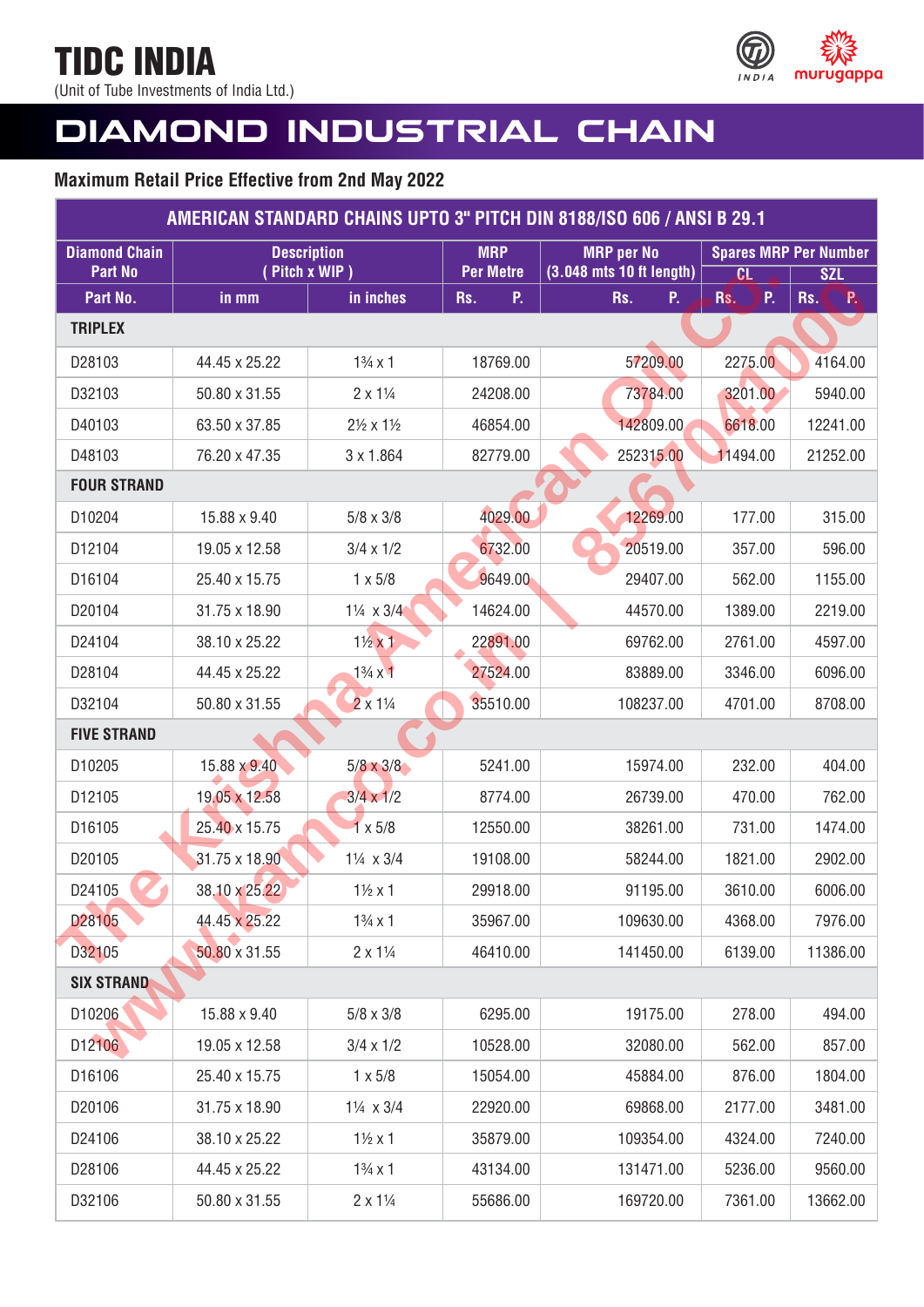(Unit of Tube Investments of India Ltd.)



# **DIAMOND INDUSTRIAL CHAIN**

| AMERICAN STANDARD CHAINS UPTO 3" PITCH DIN 8188/ISO 606 / ANSI B 29.1 |                                          |                           |                                |                                               |                                     |                               |
|-----------------------------------------------------------------------|------------------------------------------|---------------------------|--------------------------------|-----------------------------------------------|-------------------------------------|-------------------------------|
| <b>Diamond Chain</b><br><b>Part No</b>                                | <b>Description</b><br>Pitch x WIP)       |                           | <b>MRP</b><br><b>Per Metre</b> | <b>MRP</b> per No<br>(3.048 mts 10 ft length) |                                     | <b>Spares MRP Per Number</b>  |
| Part No.                                                              | in mm                                    | in inches                 | P.<br>Rs.                      | Rs.<br>P.                                     | $\overline{\text{CL}}$<br>P.<br>Rs. | <b>SZL</b><br><b>P</b><br>Rs. |
|                                                                       | <b>AMERICAN HEAVY - SIMPLEX "SINGLE"</b> |                           |                                |                                               |                                     |                               |
| D12201                                                                | 19.05 x 12.58                            | $3/4 \times 1/2$          | 1804.00                        | 5497.00                                       | 95.00                               | 142.00                        |
| D16201                                                                | 25.40 x 15.75                            | $1 \times 5/8$            | 2465.00                        | 7517.00                                       | 147.00                              | 261.00                        |
| D20201                                                                | 31.75 x 18.90                            | $1\frac{1}{4} \times 3/4$ | 3620.00                        | 11036.00                                      | 342.00                              | 535.00                        |
| D24201                                                                | 38.10 x 25.22                            | $1\frac{1}{2} \times 1$   | 5958.00                        | 18150.00                                      | 661.00                              | 1131.00                       |
| D28201                                                                | 44.45 x 25.22                            | $1\frac{3}{4} \times 1$   | 7068.00                        | 21548.00                                      | 828.00                              | 1495.00                       |
| D32201                                                                | 50.80 x 31.55                            | $2 \times 1\frac{1}{4}$   | 8520.00                        | 25973.00                                      | 1066.00                             | 2002.00                       |
|                                                                       | AMERICAN HEAVY - DUPLEX "DOUBLE"         |                           |                                |                                               |                                     |                               |
| D12202                                                                | 19.05 x 12.58                            | $3/4 \times 1/2$          | 3616.00                        | 11017.00                                      | 107.00                              | 182.00                        |
| D16202                                                                | 25.40 x 15.75                            | $1 \times 5/8$            | 4944.00                        | 15071.00                                      | 295.00                              | 526.00                        |
| D20202                                                                | 31.75 x 18.90                            | $1\frac{1}{4} \times 3/4$ | 7260.00                        | 22127.00                                      | 697.00                              | 1091.00                       |
| D24202                                                                | 38.10 x 25.22                            | $1\frac{1}{2}x$           | 11944.00                       | 36405.00                                      | 1344.00                             | 2310.00                       |
| D28202                                                                | 44.45 x 25.22                            | $1\frac{3}{4} \times 1$   | 14288.00                       | 43552.00                                      | 1694.00                             | 3056.00                       |
| D32202                                                                | 50.80 x 31.55                            | $2 \times 1\frac{1}{4}$   | 17089.00                       | 52092.00                                      | 2181.00                             | 4092.00                       |
| <b>Sample He</b>                                                      |                                          |                           |                                |                                               |                                     |                               |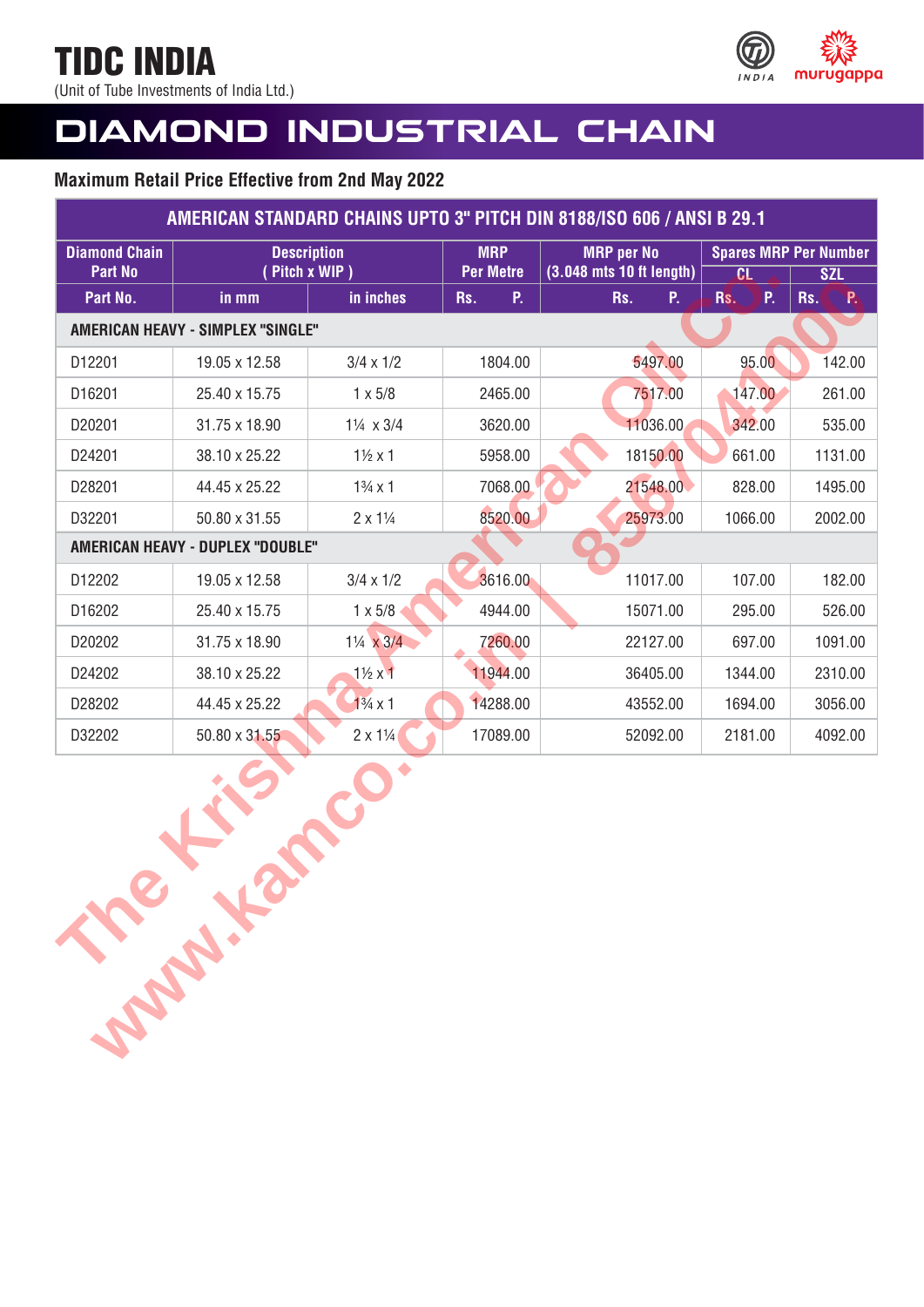(Unit of Tube Investments of India Ltd.)



## **DIAMOND INDUSTRIAL CHAIN**

## **Maximum Retail Price Effective from 2nd May 2022**

| <b>STAINLESS STEEL STD ROLLER CHAINS</b> |                                          |                                  |                                |                                               |  |
|------------------------------------------|------------------------------------------|----------------------------------|--------------------------------|-----------------------------------------------|--|
| <b>Diamond Chain</b><br><b>Part No</b>   | <b>Description</b><br>(Pitch x WIP)      |                                  | <b>MRP</b><br><b>Per Metre</b> | <b>MRP</b> per No<br>(3.048 mts 10 ft length) |  |
| Part No.                                 | in mm                                    | in inches                        | P.<br>Rs.                      | P.<br>Rs.                                     |  |
| D05B 01 SS01                             | 8.0 X 3.0                                |                                  | 2020.00                        | 6142.00                                       |  |
| D061 01 SS01                             | $9.53 \times 5.72$                       | $3/8 \times 7/32$                | 2220.00                        | 6756.00                                       |  |
| D083 01 SS01                             | 12.70 x 7.75                             | $1/2 \times 5/16$                | 2804.00                        | 8539.00                                       |  |
| D101 01 SS01                             | 15.88 x 9.65                             | $5/8 \times 3/8$                 | 3779.00                        | 11507.00                                      |  |
| D120 01 SS01                             | 19.05 x 11.68                            | $3/4 \times 7/16$                | 4574.00                        | 13921.00                                      |  |
| D160 01 SS01                             | 25.40 x 17.02                            | $1 \times 11/16$                 | 10795.00                       | 32861.00                                      |  |
| B06A 01 SS01                             | $9.53 \times 4.68$                       | $3/8 \times 3/16$                | 1180.00                        | 3590.00                                       |  |
| D08A 01 SS01                             | 12.70 x 7.85                             | $1/2 \times 5/16$                | 2716.00                        | 8270.00                                       |  |
| D102 01 SS01                             | 15.88 x 9.40                             | $5/8 \times 3/8$                 | 4307.00                        | 13115.00                                      |  |
| D121 01 SS01                             | 19.05 x 12.58                            | $3/4 \times 1/2$                 | 6103.00                        | 18582.00                                      |  |
| D161 01 SS01                             | 25.40 x 15.75                            | $1 \times 5/8$                   | 12229.00                       | 37233.00                                      |  |
|                                          |                                          |                                  |                                |                                               |  |
|                                          |                                          | <b>HOLLOW BEARING PIN CHAINS</b> |                                |                                               |  |
| <b>Diamond Chain</b><br><b>Part No</b>   | <b>Description</b><br>$($ Pitch x $WIP)$ |                                  | <b>MRP</b><br><b>Per Metre</b> | <b>MRP</b> per No<br>(3.048 mts 10 ft length) |  |
| Part No.                                 | in mm                                    | in inches                        | Rs.<br>P.                      | Rs.<br>P.                                     |  |
| D061 01 HP01                             | $9.53 \times 5.72$                       | $3/8 \times 7/32$                | 439.00                         | 1338.00                                       |  |
| D083 01 HP01                             | 12.70 x 7.75                             | $1/2 \times 5/16$                | 778.00                         | 2367.00                                       |  |
| D102 01 HP01                             | 15.88 x 9.40                             | $5/8 \times 3/8$                 | 887.00                         | 2706.00                                       |  |
| D120 01 HP01                             | 19.05 x 11.68                            | $3/4 \times 7/16$                | 823.00                         | 2511.00                                       |  |
| D160 01 HP01                             | 25.40 x 17.02                            | $1 \times 11/16$                 | 1734.00                        | 5286.00                                       |  |
| D083 01 HP02                             | 12.70 x 7.75                             | $1/2 \times 5/16$                | 577.00                         | 1754.00                                       |  |
| D101 01 HP02                             | 15.88 x 9.65                             | $5/8 \times 3/8$                 | 688.00                         | 2092.00                                       |  |
|                                          |                                          |                                  |                                |                                               |  |

| <b>HOLLOW BEARING PIN CHAINS</b>       |                                     |                   |                                |                                               |  |  |
|----------------------------------------|-------------------------------------|-------------------|--------------------------------|-----------------------------------------------|--|--|
| <b>Diamond Chain</b><br><b>Part No</b> | <b>Description</b><br>(Pitch x WIP) |                   | <b>MRP</b><br><b>Per Metre</b> | <b>MRP</b> per No<br>(3.048 mts 10 ft length) |  |  |
| Part No.                               | in mm                               | in inches         | P.<br>Rs.                      | P.<br>Rs.                                     |  |  |
| D061 01 HP01                           | $9.53 \times 5.72$                  | $3/8 \times 7/32$ | 439.00                         | 1338.00                                       |  |  |
| D083 01 HP01                           | 12.70 x 7.75                        | $1/2 \times 5/16$ | 778.00                         | 2367.00                                       |  |  |
| D102 01 HP01                           | 15.88 x 9.40                        | $5/8 \times 3/8$  | 887.00                         | 2706.00                                       |  |  |
| D120 01 HP01                           | 19.05 x 11.68                       | $3/4 \times 7/16$ | 823.00                         | 2511.00                                       |  |  |
| D160 01 HP01                           | 25.40 x 17.02                       | $1 \times 11/16$  | 1734.00                        | 5286.00                                       |  |  |
| D083 01 HP02                           | 12.70 x 7.75                        | $1/2 \times 5/16$ | 577.00                         | 1754.00                                       |  |  |
| D101 01 HP02                           | 15.88 x 9.65                        | $5/8 \times 3/8$  | 688.00                         | 2092.00                                       |  |  |
| D120 01 HP02                           | 19.05 x 11.68                       | $3/4 \times 7/16$ | 953.00                         | 2899.00                                       |  |  |
| D160 01 HP02                           | 25.40 x 17.02                       | $1 \times 11/16$  | 3481.00                        | 10608.00                                      |  |  |

\* HP01 (With Roller & Without Bush) \* HP02 (With Roller & Bush)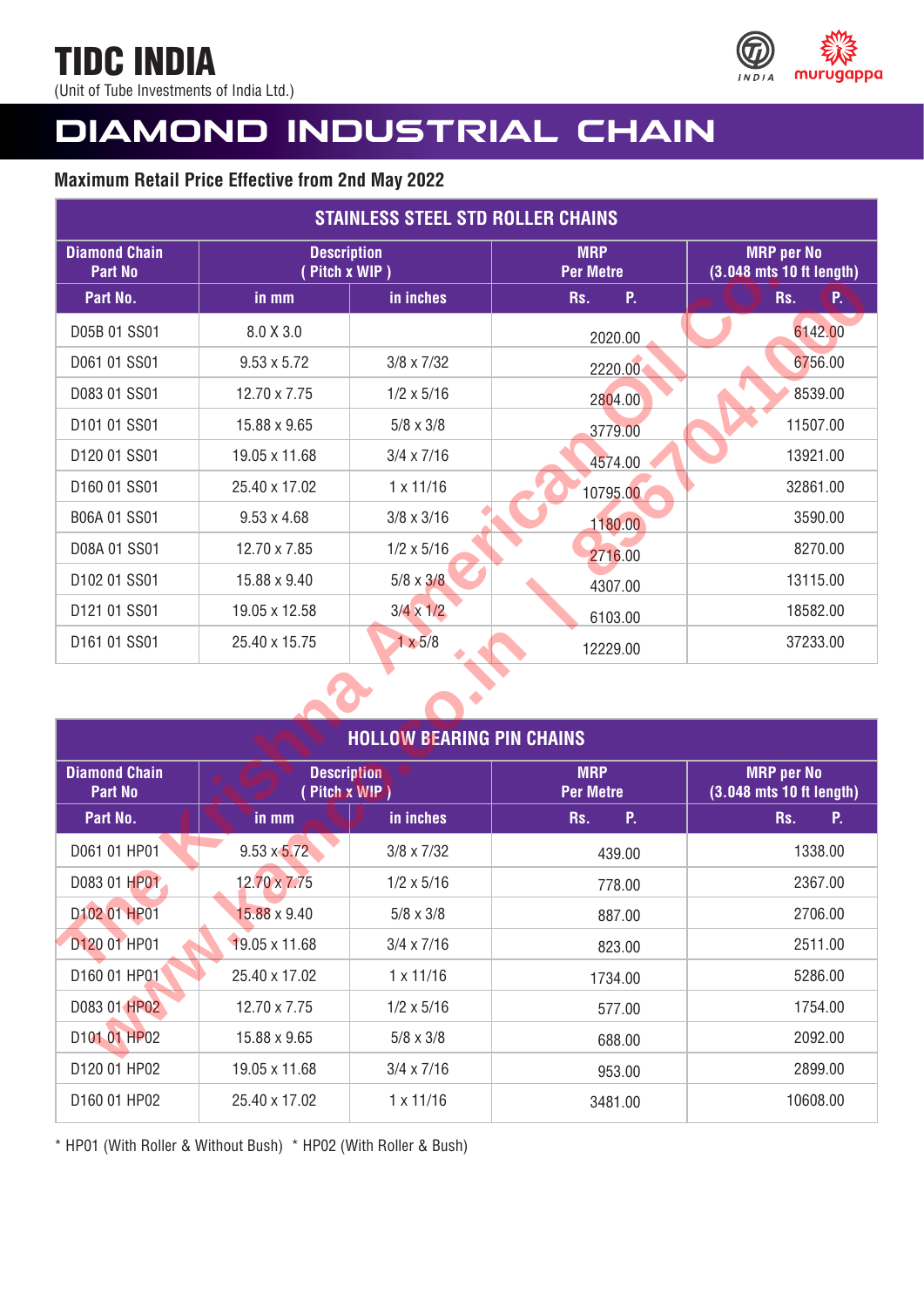(Unit of Tube Investments of India Ltd.)



# **DIAMOND INDUSTRIAL CHAIN**

| <b>CARDING CHAIN</b>                   |                                     |                     |                                |                                               |  |
|----------------------------------------|-------------------------------------|---------------------|--------------------------------|-----------------------------------------------|--|
| <b>Diamond Chain</b><br><b>Part No</b> | <b>Description</b><br>(Pitch x WIP) |                     | <b>Carding Machine</b>         | <b>MRP Per Pair</b><br>P.<br>Rs.              |  |
| C23101                                 | 106 or 110 Links                    |                     | MMC, H&B, T&S, TEXTTOOL        | 9678.00                                       |  |
| C23301                                 | 106 or 110 Links                    |                     | <b>PLATT BROS</b>              | 9678.00                                       |  |
| C23401                                 | 106 or 110 Links                    |                     | TOYADA M&N/D&B                 | 9678.00                                       |  |
| C23401                                 | 92 Links                            |                     | <b>TOYADA M&amp;N/D&amp;B</b>  | 8096.00                                       |  |
| C23501                                 | 110 or 112 Links                    |                     | LAKSHMI TEITER-C1/3. LC 100    | 18531.00                                      |  |
| C23501                                 | 92 Links                            |                     | <b>LMW LC-300</b>              | 15502.00                                      |  |
| C23601                                 | 80 Links                            |                     | <b>TRUMAC CARD DK 740</b>      | 9927.00                                       |  |
| C36522                                 | 112 Links                           |                     | <b>RIETER C4</b>               | 57363.00                                      |  |
| SP1976                                 | 94 Links                            |                     | LMW LC-300A (NEW)              | 26494.00                                      |  |
| SP1807                                 | 93 Links                            |                     | LMW LC-300A (OLD)              | 13613.00                                      |  |
|                                        |                                     |                     |                                |                                               |  |
|                                        |                                     | <b>DELTA CHAINS</b> |                                |                                               |  |
| <b>Diamond Chain</b><br><b>Part No</b> | <b>Description</b><br>(Pitch x WIP) |                     | <b>MRP</b><br><b>Per Metre</b> | <b>MRP</b> per No<br>(3.048 mts 10 ft length) |  |
| Part No.                               | in mm                               | in inches           | P.<br>Rs.                      | P.<br>Rs.                                     |  |
| <b>SINGLE STRAND: BS ROLLER CHAINS</b> |                                     |                     |                                |                                               |  |
| XD08301                                | 12.70 $\times$ 7.75                 | $1/2 \times 5/16$   | 728.00                         | 2231.00                                       |  |
| XD10101                                | 15.88 x 9.65                        | $5/8 \times 3/8$    | 841.00                         | 2583.00                                       |  |
| XD12001                                | 19.05 x 11.68                       | $3/4 \times 7/16$   | 1156.00                        | 3550.00                                       |  |
| <b>XD16001</b>                         | 25.40 x 17.02                       | $1 \times 11/16$    | 2243.00                        | 6890.00                                       |  |
| XD20001                                | 31.75 x 19.56                       | 11/4 x 0.77         | 3178.00                        | 9767.00                                       |  |

| . u. <del>.</del>                      | 11011 A 1117                        |                   |                                    | .                                             |  |  |
|----------------------------------------|-------------------------------------|-------------------|------------------------------------|-----------------------------------------------|--|--|
| C23101                                 | 106 or 110 Links                    |                   | 9678.00<br>MMC, H&B, T&S, TEXTTOOL |                                               |  |  |
| C23301                                 | 106 or 110 Links                    |                   | PLATT BROS                         | 9678.00                                       |  |  |
| C23401                                 | 106 or 110 Links                    |                   | <b>TOYADA M&amp;N/D&amp;B</b>      | 9678.00                                       |  |  |
| C23401                                 | 92 Links                            |                   | <b>TOYADA M&amp;N/D&amp;B</b>      | 8096.00                                       |  |  |
| C23501                                 | 110 or 112 Links                    |                   | LAKSHMI TEITER-C1/3. LC 100        | 18531.00                                      |  |  |
| C23501                                 | 92 Links                            |                   | <b>LMW LC-300</b>                  | 15502.00                                      |  |  |
| C23601                                 | 80 Links                            |                   | <b>TRUMAC CARD DK 740</b>          | 9927.00                                       |  |  |
| C36522                                 | 112 Links                           |                   | <b>RIETER C4</b>                   | 57363.00                                      |  |  |
| SP1976                                 | 94 Links                            |                   | LMW LC-300A (NEW)                  | 26494.00                                      |  |  |
| SP1807                                 | 93 Links                            |                   | LMW LC-300A (OLD)                  | 13613.00                                      |  |  |
| <b>DELTA CHAINS</b>                    |                                     |                   |                                    |                                               |  |  |
|                                        |                                     |                   |                                    |                                               |  |  |
| <b>Diamond Chain</b><br><b>Part No</b> | <b>Description</b><br>(Pitch x WIP) |                   | <b>MRP</b><br><b>Per Metre</b>     | <b>MRP</b> per No<br>(3.048 mts 10 ft length) |  |  |
| Part No.                               | in mm                               | in inches         | P.<br>Rs.                          | Rs.<br>P.                                     |  |  |
| <b>SINGLE STRAND: BS ROLLER CHAINS</b> |                                     |                   |                                    |                                               |  |  |
| XD08301                                | $12.70 \times 7.75$                 | $1/2 \times 5/16$ | 728.00                             | 2231.00                                       |  |  |
| XD10101                                | 15.88 x 9.65                        | $5/8 \times 3/8$  | 841.00                             | 2583.00                                       |  |  |
| XD12001                                | 19.05 x 11.68                       | $3/4 \times 7/16$ | 1156.00                            | 3550.00                                       |  |  |
| <b>XD16001</b>                         | 25.40 x 17.02                       | $1 \times 11/16$  | 2243.00                            | 6890.00                                       |  |  |
| XD20001                                | 31.75 x 19.56                       | 11/4 x 0.77       | 3178.00                            | 9767.00                                       |  |  |
| <b>AMERICAN STANDARD: SIMPLEX</b>      |                                     |                   |                                    |                                               |  |  |
| XQ08A01                                | 12.70 x 7.85                        | $1/2 \times 5/16$ | 841.00                             | 2583.00                                       |  |  |
| XQ10201                                | 15.88 x 9.40                        | $5/8 \times 3/8$  | 1049.00                            | 3222.00                                       |  |  |
| XQ12101                                | 19.05 x 12.58                       | $3/4 \times 1/2$  | 1717.00                            | 5267.00                                       |  |  |
| XQ16101                                | 25.40 x 15.75                       | $1 \times 5/8$    | 2549.00                            | 7835.00                                       |  |  |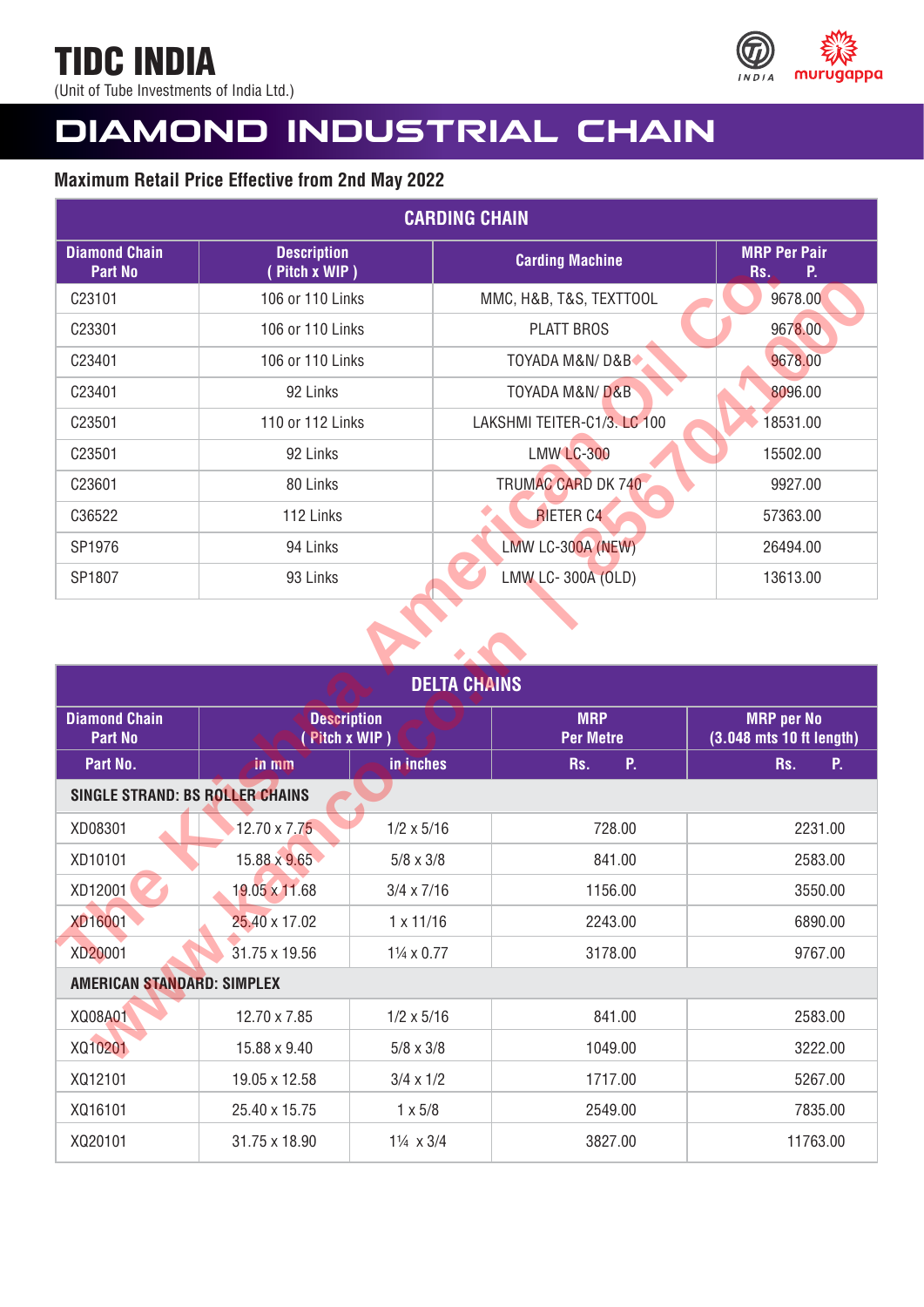(Unit of Tube Investments of India Ltd.)



## **DIAMOND INDUSTRIAL CHAIN**

| <b>BUSH CHAINS</b>                     |                                     |                                  |                                |                                               |  |
|----------------------------------------|-------------------------------------|----------------------------------|--------------------------------|-----------------------------------------------|--|
| <b>Diamond Chain</b><br><b>Part No</b> | <b>Description</b><br>(Pitch x WIP) |                                  | <b>MRP</b><br><b>Per Metre</b> | <b>MRP</b> per No<br>(3.048 mts 10 ft length) |  |
| Part No.                               | in mm                               | in inches                        | P.<br>Rs.                      | P.<br>Rs.                                     |  |
| <b>SINGLE STRAND</b>                   |                                     |                                  |                                |                                               |  |
| B04A01                                 | $6.35 \times 3.18$                  | $\frac{1}{4} \times \frac{1}{8}$ | 993.00                         | 3018.00                                       |  |
| B04H01                                 |                                     |                                  | 1105.00                        | 3364.00                                       |  |
| B06101                                 | $9.53 \times 5.72$                  | $3/8 \times 7/32$                | 459.00                         | 1403.00                                       |  |
| B06201                                 |                                     |                                  | 490.00                         | 1489.00                                       |  |
| B06A01                                 | $9.53 \times 4.68$                  | $3/8 \times 3/16$                | 520.00                         | 1587.00                                       |  |
| B08301                                 | 12.70 x 7.75                        | $1/2 \times 5/16$                | 552.00                         | 1682.00                                       |  |
| D08G01                                 |                                     |                                  | 654.00                         | 2000.00                                       |  |
| B10101                                 | 15.88 x 9.65                        | $5/8 \times 3/8$                 | 644.00                         | 1961.00                                       |  |
| B12001                                 | 19.05 x 11.68                       | $3/4 \times 7/16$                | 824.00                         | 2508.00                                       |  |
| B16001                                 | 25.40 x 17.02                       | $1 \times 11/16$                 | 1570.00                        | 4776.00                                       |  |
| B20001                                 | 31.75 x 19.56                       | $1\frac{1}{4} \times .77$        | 1962.00                        | 5982.00                                       |  |
| B24001                                 | 38.10 x 25.40                       | $\bullet$<br>$1\frac{1}{2}x1$    | 3795.00                        | 11562.00                                      |  |
| <b>DOUBLESTRAND</b>                    |                                     |                                  |                                |                                               |  |
| B06102                                 | $9.53 \times 5.72$                  | $3/8 \times 7/32$                | 932.00                         | 2839.00                                       |  |
| B06A02                                 | $9.53 \times 4.68$                  | $3/8 \times 3/16$                | 967.00                         | 2940.00                                       |  |
| B06202                                 | $9.53 \times 4.76$                  | $3/8 \times 5/16$                | 916.00                         | 2786.00                                       |  |
| B06602                                 | $9.53 \times 5.56$                  | $3/8 \times 3/8$                 | 3103.00                        | 9448.00                                       |  |
| <b>SARAWAY</b>                         |                                     |                                  |                                |                                               |  |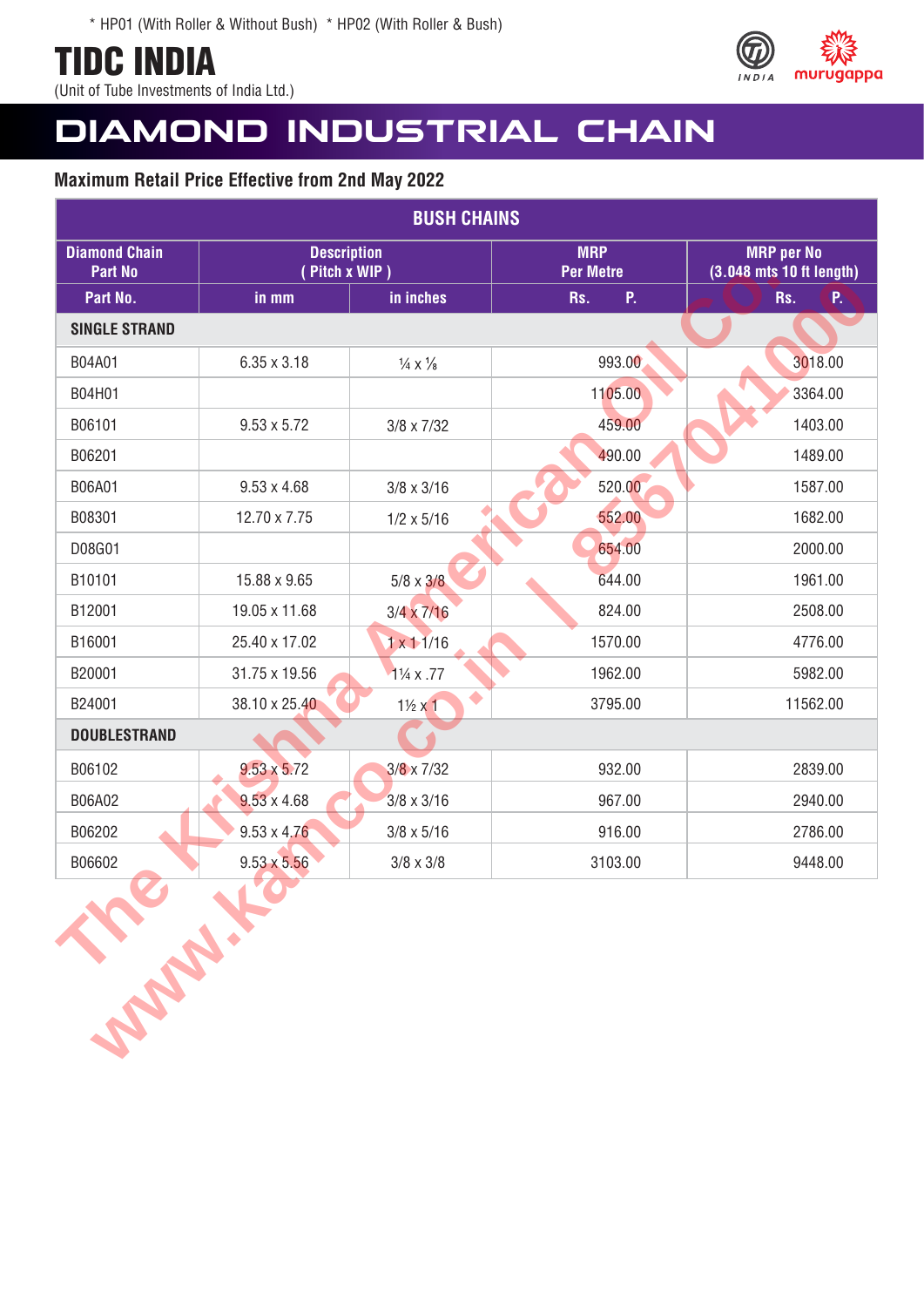(Unit of Tube Investments of India Ltd.)



# **DIAMOND INDUSTRIAL CHAIN**

## **Maximum Retail Price Effective from 2nd May 2022**

| <b>LEAF CHAIN</b>                      |                                     |                                   |                                                            |  |  |
|----------------------------------------|-------------------------------------|-----------------------------------|------------------------------------------------------------|--|--|
| <b>Diamond Chain</b><br><b>Part No</b> | <b>Description</b><br>(Pitch x WIP) | <b>MRP Per Metre</b><br>P.<br>Rs. | <b>MRP</b> per No<br>(3.048 mts 10 ft length)<br>Rs.<br>P. |  |  |
| DL1064                                 | 5/8" P 6 X 4 Lacing                 | 1026.00                           | 3120.00                                                    |  |  |
| <b>BL0822</b>                          | 1/2" P 2 X 2 Lacing                 | 631.00                            | 1917.00                                                    |  |  |
| BL0823                                 | 1/2" P 2 X 3 Lacing                 | 748.00                            | 2275.00                                                    |  |  |
| <b>BL0834</b>                          | $1/2$ " P $3$ X 4 Lacing            | 978.00                            | 2987.00                                                    |  |  |
| <b>BL0844</b>                          | $1/2$ " P 4 X 4 Lacing              | 1097.00                           | 3341.00                                                    |  |  |
| <b>BL0846</b>                          | $1/2$ " P 4 X 6 Lacing              | 1338.00                           | 4080.00                                                    |  |  |
| <b>BL0866</b>                          | 1/2" P 6 X 6 Lacing                 | 1527.00                           | 4652.00                                                    |  |  |
| BL1022                                 | 5/8" P 3 X 4 Lacing                 | 991.00                            | 3013.00                                                    |  |  |
| BL1023                                 | 5/8" P 2 X 3 Lacing                 | 1181.00                           | 3607.00                                                    |  |  |
| BL1034                                 | 5/8" P 3 X 4 Lacing                 | 1580.00                           | 4809.00                                                    |  |  |
| <b>BL1044</b>                          | $5/8$ " P 4 X 4 Lacing              | 1773.00                           | 5401.00                                                    |  |  |
| BL1046                                 | $5/8$ " P $4 \times 6$ Lacing       | 2164.00                           | 6592.00                                                    |  |  |
| <b>BL1066</b>                          | $5/8$ " P 6 X 6 Lacing              | 2480.00                           | 7555.00                                                    |  |  |
| <b>BL1222</b>                          | $3/4$ " P 2 X 2 Lacing              | 1339.00                           | 4085.00                                                    |  |  |
| BL1223                                 | 3/4" P 2 X 2 Lacing                 | 1620.00                           | 4936.00                                                    |  |  |
| <b>BL1234</b>                          | 3/4" P 2 X 2 Lacing                 | 2222.00                           | 6773.00                                                    |  |  |
| <b>BL1244</b>                          | 3/4" P 2 X 2 Lacing                 | 2505.00                           | 7628.00                                                    |  |  |
| <b>BL1246</b>                          | 3/4" P 2 X 2 Lacing                 | 3057.00                           | 9326.00                                                    |  |  |
| <b>BL1266</b>                          | 3/4" P 2 X 2 Lacing                 | 3621.00                           | 11033.00                                                   |  |  |
| <b>BL1622</b>                          | 1" P 2 X 2 Lacing                   | 2180.00                           | 6643.00                                                    |  |  |
| <b>BL1623</b>                          | 1" P 2 X 3 Lacing                   | 2679.00                           | 8157.00                                                    |  |  |
| BL1634                                 | 1" P 3 X 4 Lacing                   | 3633.00                           | 11067.00                                                   |  |  |
| <b>BL1644</b>                          | 1" P 4 X 4 Lacing                   | 4105.00                           | 12509.00                                                   |  |  |
| <b>BL1646</b>                          | 1" P 4 X 6 Lacing                   | 5145.00                           | 15682.00                                                   |  |  |
| <b>BL1666</b>                          | 1" P 6 X 6 Lacing                   | 6105.00                           | 18611.00                                                   |  |  |
| BL2022                                 | 1 1/4" P 2 X 2 Lacing               | 3531.00                           | 10756.00                                                   |  |  |
| BL2023                                 | 1 1/4" P 2 X 3 Lacing               | 4299.00                           | 13099.00                                                   |  |  |
| BL2034                                 | 1 1/4" P 3 X 4 Lacing               | 5839.00                           | 17794.00                                                   |  |  |
| BL2044                                 | 1 1/4" P 4 X 4 Lacing               | 6608.00                           | 20143.00                                                   |  |  |
| BL2046                                 | 1 1/4" P 4 X 6 Lacing               | 8147.00                           | 24831.00                                                   |  |  |

\* Please indicate the end condition & sketch of the Lacing pattern at the time of order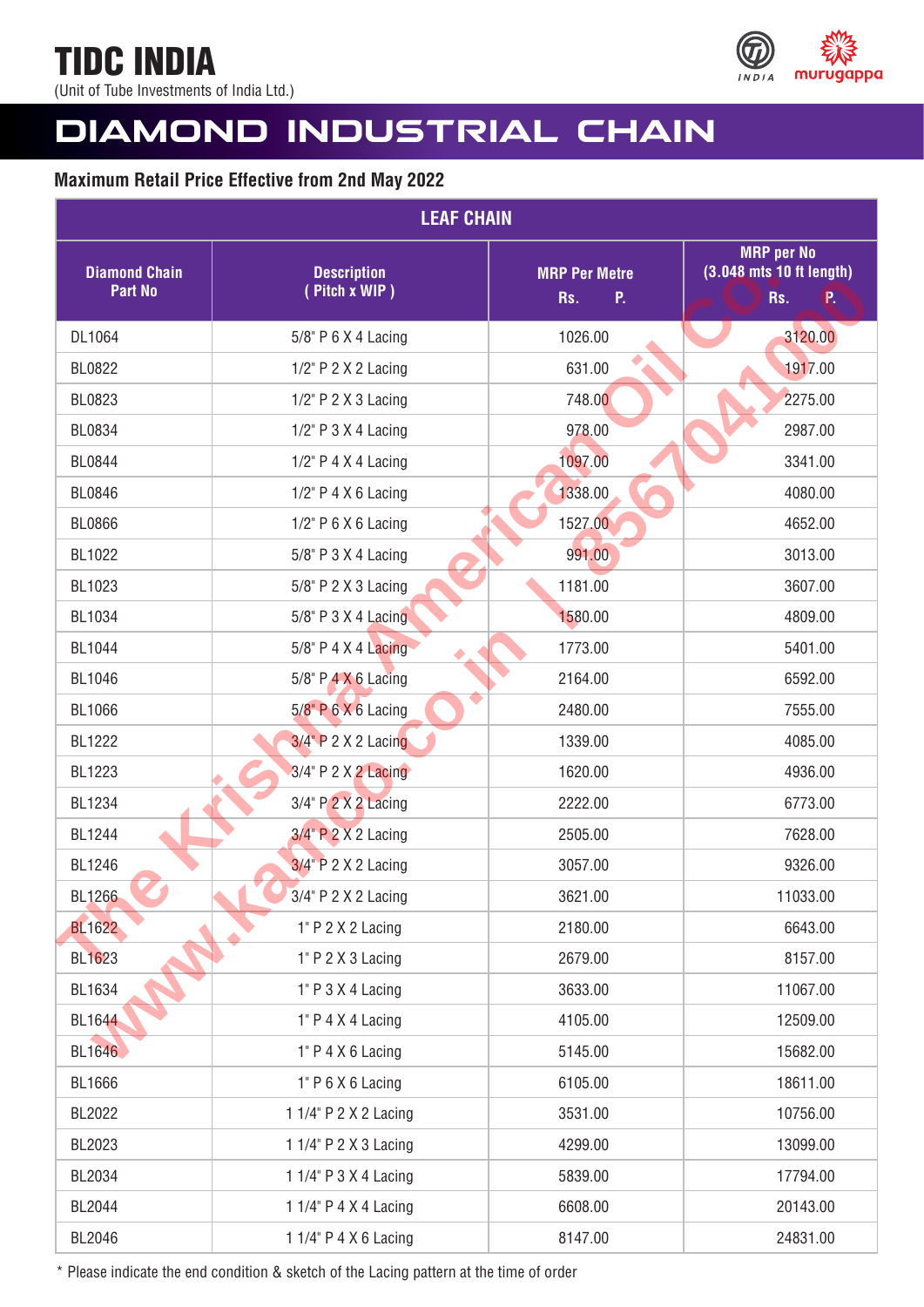(Unit of Tube Investments of India Ltd.)



# **DIAMOND INDUSTRIAL CHAIN**

## **Maximum Retail Price Effective from 2nd May 2022**

| <b>LEAF CHAIN</b>                      |                                     |                                   |                                                              |  |  |
|----------------------------------------|-------------------------------------|-----------------------------------|--------------------------------------------------------------|--|--|
| <b>Diamond Chain</b><br><b>Part No</b> | <b>Description</b><br>(Pitch x WIP) | <b>MRP Per Metre</b><br>P.<br>Rs. | <b>MRP</b> per No<br>$(3.048$ mts 10 ft length)<br>Rs.<br>P. |  |  |
| <b>BL2066</b>                          | 1 1/4" P 6 X 6 Lacing               | 9688.00                           | 29522.00                                                     |  |  |
| <b>BL2422</b>                          | 1 1/2" P 2 X 2 Lacing               | 4819.00                           | 14690.00                                                     |  |  |
| BL2423                                 | 1 1/2" P 2 X 3 Lacing               | 5894.00                           | 17970.00                                                     |  |  |
| <b>BL2434</b>                          | 1 1/2" P 3 X 4 Lacing               | 8049.00                           | 24522.00                                                     |  |  |
| <b>BL2446</b>                          | 1 1/2" P 4 X 6 Lacing               | 11272.00                          | 34357.00                                                     |  |  |
| <b>BL2466</b>                          | 1 1/2" P 6 X 6 Lacing               | 13423.00                          | 40915.00                                                     |  |  |
| LL1022                                 | 5/8" P 2 X 2 Lacing                 | 432.00                            | 1315.00                                                      |  |  |
| LL1023                                 | 5/8" P 2 X 3 Lacing                 | 553.00                            | 1685.00                                                      |  |  |
| LL1034                                 | 5/8" P 3 X 4 Lacing                 | 717.00                            | 2180.00                                                      |  |  |
| LL1044                                 | 5/8" P 4 X 4 Lacing                 | 773.00                            | 2353.00                                                      |  |  |
| LL1046                                 | 5/8" P 4 X 6 Lacing                 | 959.00                            | 2915.00                                                      |  |  |
| LL1066                                 | 5/8" P 6 X 6 Lacing                 | 1122.00                           | 3413.00                                                      |  |  |
| LL1222                                 | $3/4$ " P $2 \times 2$ Lacing       | 618.00                            | 1879.00                                                      |  |  |
| LL1223                                 | $3/4$ " P 2 X 3 Lacing              | 721.00                            | 2201.00                                                      |  |  |
| LL1234                                 | 3/4" P 3 X 4 Lacing                 | 932.00                            | 2842.00                                                      |  |  |
| LL1244                                 | 3/4" P 4 X 4 Lacing                 | 1037.00                           | 3164.00                                                      |  |  |
| LL1246                                 | 3/4" P 4 X 6 Lacing                 | 1253.00                           | 3812.00                                                      |  |  |
| LL1265                                 | 3/4" P 6 X 5 Lacing                 | 1289.00                           | 3934.00                                                      |  |  |
| LL1266                                 | 3/4" P 6 X 6 Lacing                 | 1367.00                           | 4161.00                                                      |  |  |
| LL1622                                 | 1" P 2 X 2 Lacing                   | 1155.00                           | 3516.00                                                      |  |  |
| LL1623                                 | 1" P 2 X 3 Lacing                   | 1391.00                           | 4238.00                                                      |  |  |
| LL1634                                 | 1" P 3 X 4 Lacing                   | 1749.00                           | 5335.00                                                      |  |  |
| LL1644                                 | 1" P 4 X 4 Lacing                   | 1952.00                           | 5946.00                                                      |  |  |
| LL1646                                 | 1" P 4 X 6 Lacing                   | 2359.00                           | 7190.00                                                      |  |  |
| LL1666                                 | 1" P 6 X 6 Lacing                   | 2678.00                           | 8164.00                                                      |  |  |
| LL2044                                 | 1 1/4" P 4 X 4 Lacing               | 3109.00                           | 9479.00                                                      |  |  |
| LL2066                                 | 1 1/4" P 6 X 6 Lacing               | 3678.00                           | 11202.00                                                     |  |  |
| LL2444                                 | 1 1/4" P 4 X 4 Lacing               | 5099.00                           | 15535.00                                                     |  |  |
| LL2466                                 | 1 1/4" P 6 X 6 Lacing               | 7362.00                           | 22440.00                                                     |  |  |

\* Please indicate the end condition & sketch of the Lacing pattern at the time of order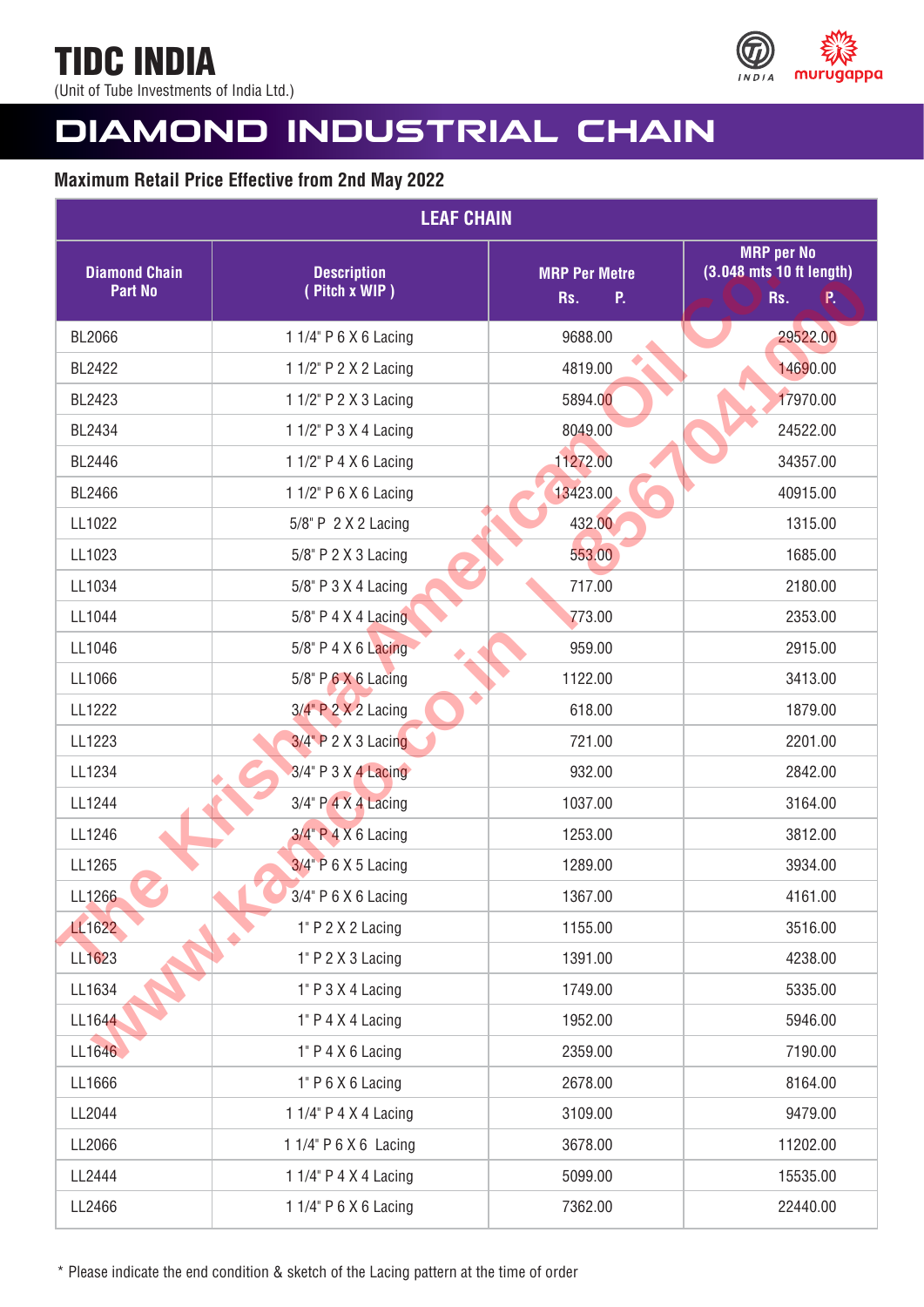TIDC INDIA (Unit of Tube Investments of India Ltd.)



# **DIAMOND INDUSTRIAL CHAIN**

| <b>EXTENDED PITCH CHAIN</b> |                                     |                                   |                                                            |
|-----------------------------|-------------------------------------|-----------------------------------|------------------------------------------------------------|
| <b>Model</b>                | <b>Description</b><br>(Pitch x WIP) | <b>MRP Per Metre</b><br>P.<br>Rs. | <b>MRP</b> per No<br>(3.048 mts 10 ft length)<br>Rs.<br>P. |
| A08A01                      | 25.40 x 7.85 STD. ROLLER            | 1435.00                           | 1435.00                                                    |
| A08A02                      | 25.40 x 7.85 LARGE ROLLER           | 4446.00                           | 4446.00                                                    |
| A10201                      | 31.75 x 9.40 STD. ROLLER            | 2208.00                           | 2208.00                                                    |
| A10202                      | 31.75 x 9.40 LARGE ROLLER           | 5314.00                           | 5314.00                                                    |
| A12101                      | 38.10 x 12.58 STD. ROLLER           | 3002.00                           | 3002.00                                                    |
| A12102                      | 38.10 x 12.58 LARGE ROLLER          | 6281.00                           | 6281.00                                                    |
| A12201                      | 38.10 x 12.58 STD. ROLLER           | 3892.00                           | 3892.00                                                    |
| A12202                      | 38.10 x 12.58 LARGE ROLLER          | 6495.00                           | 6495.00                                                    |
| A16101                      | 50.80 x 15.75 STD. ROLLER           | 6105.00                           | 6105.00                                                    |
| A16102                      | 50.80 x 15.75 LARGE ROLLER          | 12214.00                          | 12214.00                                                   |
| A16201                      | 50.80 x 15.75 STD, ROLLER           | 6716.00                           | 6716.00                                                    |
| A16202                      | 50.80 x 15.75 LARGE ROLLER          | 13437.00                          | 13437.00                                                   |
| A20101                      | 63.50 x 18.90 STD. ROLLER           | 11711.00                          | 11711.00                                                   |
| A20102                      | 63.50 x 18.90 LARGE ROLLER          | 20851.00                          | 20851.00                                                   |
| A20201                      | 63.50 x 18.90 STD. ROLLER           | 13590.00                          | 13590.00                                                   |
| A20202                      | 63.50 x 18.90 LARGE ROLLER          | 22055.00                          | 22055.00                                                   |
| <b>Support</b>              |                                     |                                   |                                                            |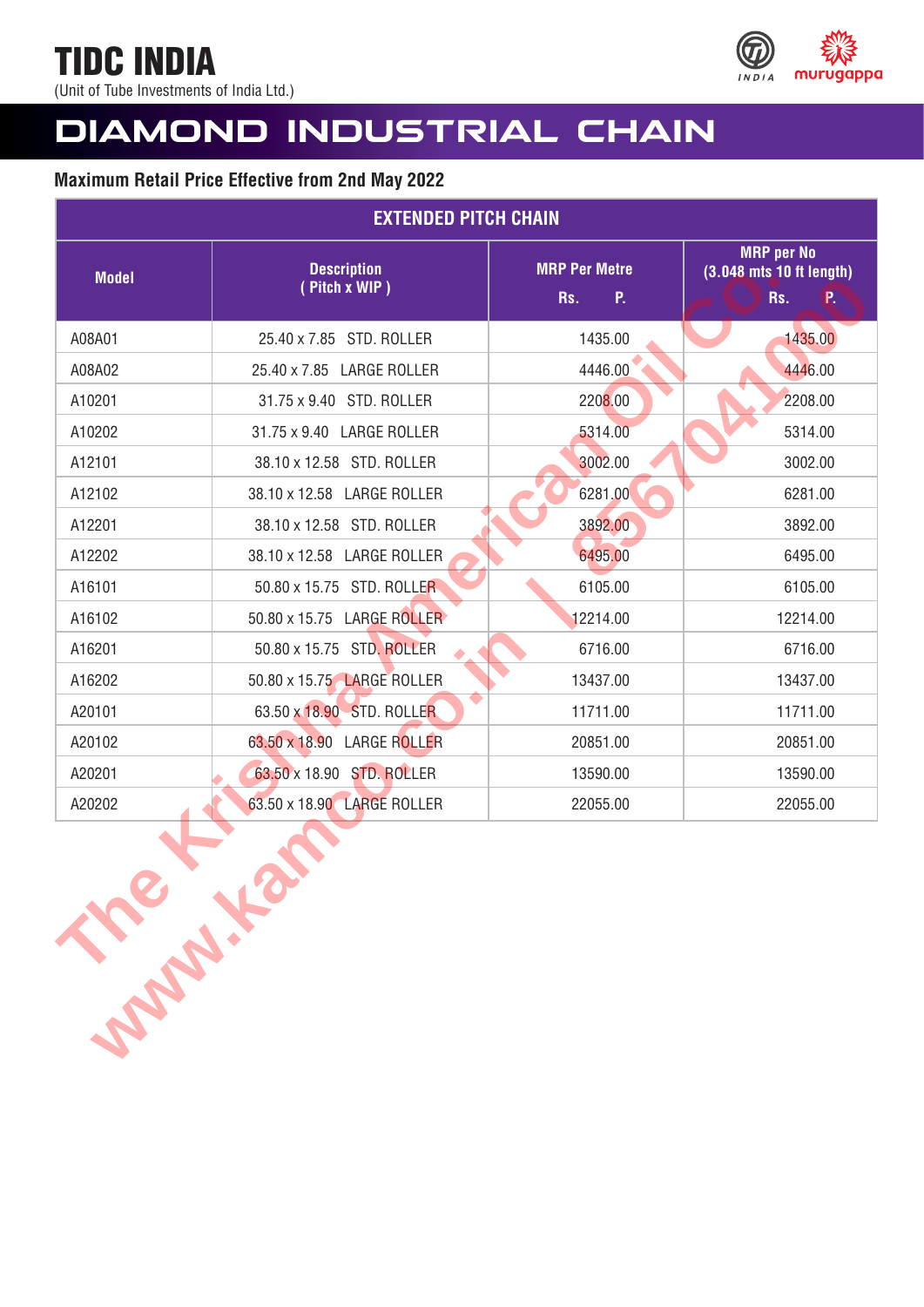

#### (Unit of Tube Investments of India Ltd.)

# **DIAMOND INDUSTRIAL CHAIN**

## **NOTES**